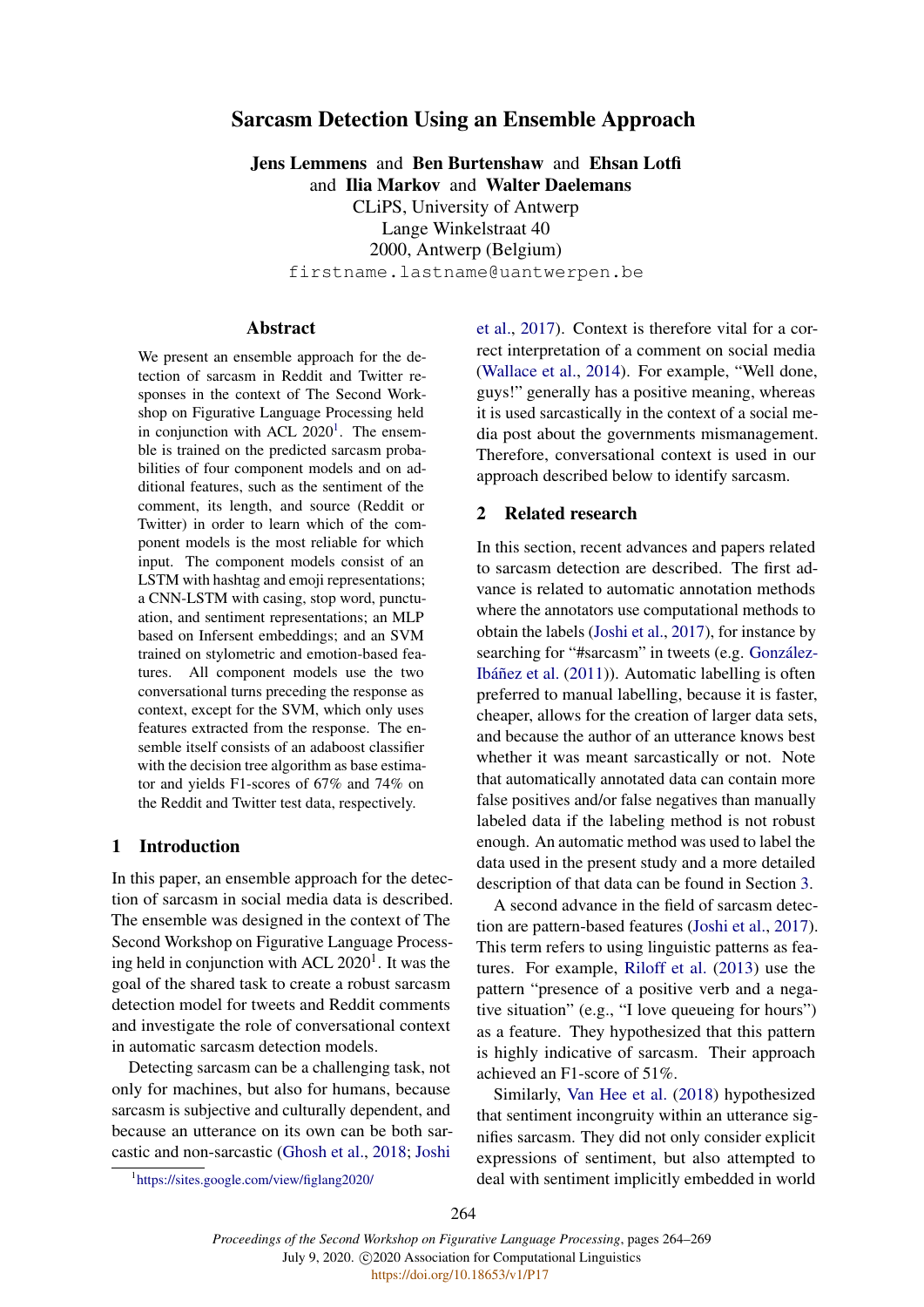knowledge. To achieve this, the annotators gathered all real-world concepts that carried an implicit sentiment and labeled them with either a "positive" or "negative" sentiment label (e.g., "going to the dentist", which is usually associated with a negative sentiment). Three approaches were then proposed that implemented these implicit sentiment labels. None of these approaches, however, outperformed the baseline (70% F1-score). Thus, although sarcasm can be seen as an expression of sentiment, this study showed that successfully implementing sentiment in a classifier is not trivial.

A third advance in the sarcasm detection field is using context as feature [\(Joshi et al.,](#page-4-1) [2017\)](#page-4-1). Three types of context can be distinguished: author context, e.g., [\(Joshi et al.,](#page-4-4) [2016\)](#page-4-4), conversational context, e.g., [\(Wang et al.,](#page-5-2) [2015\)](#page-5-2), and topical context, e.g., [\(Wang et al.,](#page-5-2) [2015\)](#page-5-2). Author context refers to the name of the author of the comment. The intuition behind using this type of context is that one individual uses sarcasm more regularly than another individual and can therefore improve the performance of sarcasm detection models. Conversational context, on the other hand, refers to the conversational turns preceding (or following) the relevant utterance. As mentioned in the introduction, this type of context can clarify whether an utterance is sarcastic or not if that utterance can be perceived as both. Finally, topical context is used, because it is hypothesized that certain topics (e.g., religion or politics) trigger more sarcastic responses than other topics.

Further, previous research has shown that for statistical models, SVM performs best [\(Joshi et al.,](#page-4-1) [2017,](#page-4-1) [2016;](#page-4-4) [Riloff et al.,](#page-4-3) [2013\)](#page-4-3). Conversely, the most successful deep learning algorithms are longshort term memory (LSTM) networks and convolutional neural networks (CNN) [\(Ghosh and Veale,](#page-4-5) [2016;](#page-4-5) [Amir et al.,](#page-4-6) [2016\)](#page-4-6).

More recently, [Ghosh et al.](#page-4-0) [\(2018\)](#page-4-0) presented an LSTM network with sentence-level attention heads that achieved the state-of-the-art performance: they reported F1-scores of 84% for sarcastic comments and 83% for non-sarcastic comments. The goal of their study was to investigate the role of conversational context in sarcasm detection and their experiments suggested that conversational context significantly improves the performance of their model.

[Joshi et al.](#page-4-1) [\(2017\)](#page-4-1) provide a survey of previous sarcasm detection studies and can be consulted for a more extensive overview of related research.

### <span id="page-1-0"></span>3 Data

The training data comprises 5,000 tweets and 4,400 Reddit comments, and was annotated automatically [\(Khodak et al.,](#page-4-7) [2018;](#page-4-7) [Ghosh et al.,](#page-4-0) [2018\)](#page-4-0). Each comment or "response" is accompanied by its context, i.e., an ordered list of all previous comments in the conversation, and a binary label indicating whether the response is sarcastic. Both the Twitter and Reddit data are balanced.

The test data contains 1,800 tweets and the same number of Reddit comments. Similar to the training data, the test responses are accompanied by their conversational context, and are balanced. In all instances, user mentions and URLs are replaced with placeholders: "@USER" and "<URL>", respectively. All data that was used in the present study was provided by the organizers of the workshop. However, the participating teams were allowed to collect extra data if desired.

## 4 Methodology

Four component models were used to construct the ensemble classifier. All of these models use conversational context as feature, with the exception of the SVM model described in Section [4.1.3,](#page-2-0) which focuses only on stylometric and emotion-based properties of the response. All other models use the two conversational turns preceding the response as context, since this was the minimum amount of context that was provided for each response.

#### 4.1 Component models

#### 4.1.1 LSTM

Preliminary studies showed that non-word features have a noticeable effect on sarcasm transparency. For example, hashtags and emojis were used as signifiers to modify the rest of a sentence. A bidirectional LSTM model was used to recognize these modifications in relation to the main embedded vocabulary and predict binary sarcasm [\(Zhou et al.,](#page-5-3) [2016\)](#page-5-3).

Context and response words were vectorized using pretrained GloVe embeddings [\(Penning](#page-4-8)[ton et al.,](#page-4-8) [2014\)](#page-4-8). Emojis were embedded using Emoji2Vec [\(Eisner et al.,](#page-4-9) [2016\)](#page-4-9). All words were then further embedded using an RNN model, trained on tweets from the Chirps corpus to predict hashtags [\(Shwartz et al.,](#page-5-4) [2017\)](#page-5-4); comparable to a sentence summarization task [\(Jing et al.,](#page-4-10) [2003\)](#page-4-10), which contributed to the Reddit task as well as Twitter, by using base text alone.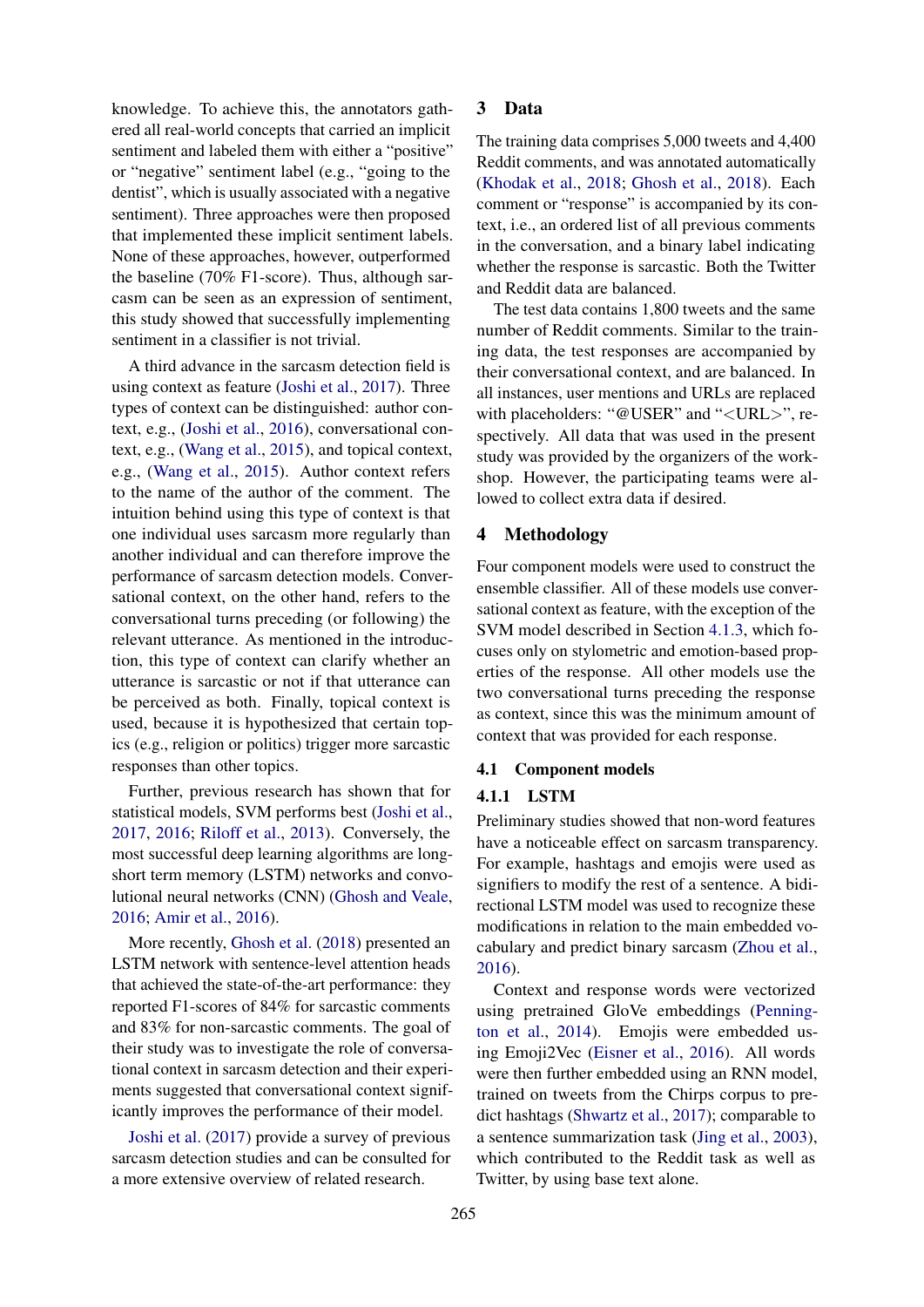These 3 embedding layers were combined for the bidirectional LSTM to iterate over. To mitigate overfitting, dropout was applied two times and optimized: (i) to the embedding layers, and (ii) within the LSTM layers. Finally the concatenated output was passed to a sigmoid layer for prediction.

# 4.1.2 CNN-LSTM

This model uses word embeddings of the response and context pretrained with GloVe embeddings [\(Pennington et al.,](#page-4-8) [2014\)](#page-4-8)), and punctuation, casing, sentiment and stop word features. The punctuation features contain the absolute and relative numbers of exclamation marks, quotation marks, question marks, periods, hashtags, and at-symbols in the response. Conversely, the casing features comprise the absolute and relative numbers of uppercase, lowercase and other characters (e.g. digits) in the response. The sentiment features, obtained with NLTK's Vader sentiment analyzer [\(Bird et al.,](#page-4-11) [2009\)](#page-4-11), are represented by a negative, neutral, positive, and global sentiment score of both the response and its context. Finally, stop word features were obtained by constructing a count vectorizer with scikit-learn [\(Pedregosa et al.,](#page-4-12) [2011\)](#page-4-12) out of NLTK's English stop word list.

The response and context word embeddings were twice fed to a sequence of a convolutional layer with max pooling, and to a bidirectional LSTM layer. The other feature vectors were each passed to a dense layer. To avoid overfitting, dropout was applied and optimized after each embedding, convolutional, LSTM, and dense layer. Finally, the outputs of all of the above were concatenated and passed to a sigmoid layer for prediction.

# <span id="page-2-0"></span>4.1.3 SVM

In this approach, the response messages were represented through a combination of part-of-speech (POS) tags (obtained using the StanfordNLP library [\(Qi et al.,](#page-4-13) [2018\)](#page-4-13)), function words (i.e., words belonging to the closed syntactic classes $2$ ), and emotion-based features from the NRC emotion lexicon [\(Mohammad and Turney,](#page-4-14) [2013\)](#page-4-14). From this representation, n-grams (with n from 1 to 3) were built. Character n-gram features (with n from 1 to 3) were added as a separate feature vector. This approach captures the stylometric and emotion characteristics of a textual content and is described in detail in [\(Markov et al.,](#page-4-15) [2020\)](#page-4-15).

The features were weighted using the term frequency (tf) weighting scheme and fed to liblinear SVM with optimized parameters (the optimal liblinear classifier parameters were selected: penalty parameter (C), loss function (loss), and tolerance for stopping criteria (tol) (based on grid search). The liblinear scikit-learn [\(Pedregosa et al.,](#page-4-12) [2011\)](#page-4-12) implementation of SVM was used.

# 4.1.4 MLP

This model consists of simple multi-layer perceptron (MLP) classifier based on sentence embeddings from the Infersent model developed by Facebook [\(Conneau et al.,](#page-4-16) [2017\)](#page-4-16). Infersent is trained on natural language inference data, which is a motivation to use this model in our ensemble approach, since it might spot the logical discrepancies that often play a role in creating and detecting sarcasm. Infersent works with GloVe or Fasttext word embeddings as input and gives a 4092-dimensional sentence embedding. For this task we concatenated the response and context embeddings (with GloVe) and fed the resulting 8184-dimensional vector to an MLP with Relu non-linearity and a sigmoid at the end for classification. This was attempted with different architectures among which a [8184-2048- 128-16-2] composition showed the best results.

Before they were converted to embeddings, the responses and their context were preprocessed as follows: hashtags were added as descriptions at the end of the string and links were removed.

## 4.2 Ensemble

We used 10-fold cross-validation to train the component models. For each fold, the predicted validation labels were stored in a dataframe. This allowed us to collect predictions for all comments in the training data without the models being trained on the comments for which they predicted the label. These predictions were then used to train the ensemble model, which consisted of a decision tree classifier implemented as the base estimator in a scikit-learn adaboost classifier. In addition to the predicted labels, the character length of the response and context, their source (Twitter or Reddit) and NLTK's Vader sentiment scores for the response and its two preceding turns were used as features, so that the ensemble could learn which component model was the most reliable and for which input (e.g., long positive tweet as response and short negative tweet as context).

<span id="page-2-1"></span><sup>2</sup> <https://universaldependencies.org/u/pos/>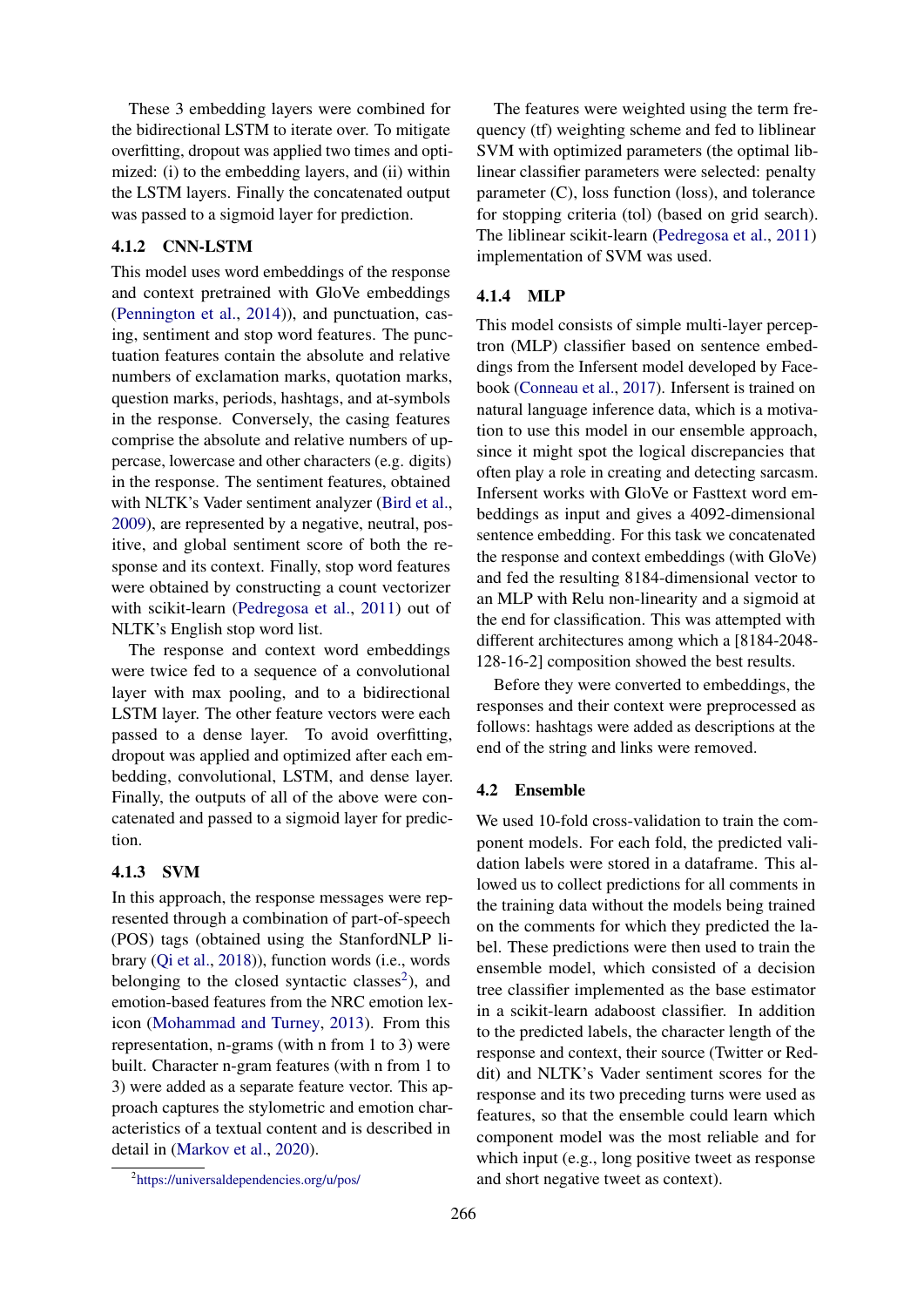### 5 Results

In this section, the performance of the component models and of the ensemble model are described. The models were evaluated on the Reddit test set and Twitter test set separately, and F1-score was used as the official evaluation metric.

In Table [1,](#page-3-0) the 10-fold cross-validation precision, recall, and F1-score of the component models on the training data can be found. The ensemble itself yields precision, recall, and F1 scores of 77.2%, 76.9% and 76.9% under 10-fold cross-validation (Reddit and Twitter combined). Table [2](#page-3-1) represents an overview of the scores obtained on the held-out evaluation set by the different component models and the ensemble architecture.

From these results, it can be concluded that the ensemble model has higher precision, recall, and F1-score than the models in isolation. This suggests that the ensemble does not simply predict the same label as the overall best performing component model, but learns which model performs best and when. What component model is globally the most robust, depends on the type of data (Reddit or Twitter) and on the setting (training or test data). Nevertheless, each component model contributes to the results and therefore seems to capture different sarcasm characteristics, as evidenced by the increase in performance when all the models are combined through the ensemble and by an ablation study we conducted: removing any of the component models results in a decrease in performance.

Further, the results show that both official test sets contain comments that are, on average, more challenging to classify than the training data, since the 10-fold cross-validation scores (Table [1\)](#page-3-0) are substantially higher than the scores on the official test sets (Table [2\)](#page-3-1). Moreover, it can be observed that all models achieve lower scores on Reddit comments than on Twitter comments. Since not only recall, but also precision are lower for all models, this does not only suggest that sarcasm is more challenging to detect, but that it is generally more difficult to distinguish between non-sarcastic and sarcastic utterances in Reddit comments. One plausible explanation for this imbalance is that tweets are limited in length, whereas Reddit comments are not. Therefore, the models may have more difficulties with interpreting the context in the longer Reddit comments, resulting in a lower performance. However, more research is needed to determine why Reddit comments are more challenging to clas-

<span id="page-3-0"></span>

| Model Pre Rec F1 Pre Rec           |                                   | <b>Reddit</b>                 | <b>Twitter</b> |  |      |  |
|------------------------------------|-----------------------------------|-------------------------------|----------------|--|------|--|
|                                    |                                   |                               |                |  | - F1 |  |
| LSTM 64.3 64.0 63.8 75.6 75.2 75.2 |                                   |                               |                |  |      |  |
|                                    | CNN 62.1 62.0 62.0 76.1 75.9 75.9 |                               |                |  |      |  |
|                                    | SVM 64.2 64.2 64.2 74.5 74.4 74.4 |                               |                |  |      |  |
| MLP —                              |                                   | 65.1 65.3 65.1 74.1 74.9 73.9 |                |  |      |  |

Table 1: Precision  $(\%)$ , recall  $(\%)$ , and F1-score  $(\%)$  of the component models on the training data under 10 fold cross-validation.

<span id="page-3-1"></span>

| Model Pre Rec F1 Pre Rec           | Reddit                             |  |  | Twitter |                               |      |
|------------------------------------|------------------------------------|--|--|---------|-------------------------------|------|
|                                    |                                    |  |  |         |                               | - F1 |
| LSTM 63.6 63.7 63.5 67.7 68.0 67.5 |                                    |  |  |         |                               |      |
|                                    | CNN 59.1 59.1 59.1 67.1 67.2 67.0  |  |  |         |                               |      |
|                                    | SVM 62.0 62.0 62.0 66.6 66.7 66.5  |  |  |         |                               |      |
| MLP —                              |                                    |  |  |         | 60.2 61.9 58.6 68.3 68.3 68.3 |      |
|                                    | Ens. 67.0 67.7 66.7 74.1 74.6 74.0 |  |  |         |                               |      |

Table 2: Precision  $(\%)$ , recall  $(\%)$ , and F1-score  $(\%)$  of the models on the official evaluation data.

sify than tweets.

### 6 Conclusion

We described an ensemble approach for sarcasm detection in Reddit and Twitter comments. The model consists of an adaboost classifier with the decision tree algorithm as base estimator and learns the sarcasm probabilities predicted by four different component models: an LSTM model that uses word, emoji and hashtag representations; a model that uses CNNs and LSTM networks to learn word embeddings, and dense networks to learn punctuation, casing, sentiment and stop word features; an MLP based on Infersent embeddings; and an SVM approach that captures the stylometric and emotional characteristics of sarcastic content. All component models (except SVM) use conversational context to make predictions, namely the two turns preceding the response.

The sarcasm probabilities used to train the ensemble were obtained by training the component models using 10-fold cross-validation and saving the labels predicted for the validation set in each fold. In order to learn which model performs best and for what input, the ensemble also uses the lengths, the source and sentiment scores of the response and context as features.

The ensemble yields F1-scores of 67% and 74% on the Reddit and Twitter test data, respectively. The imbalance between the Reddit and Twitter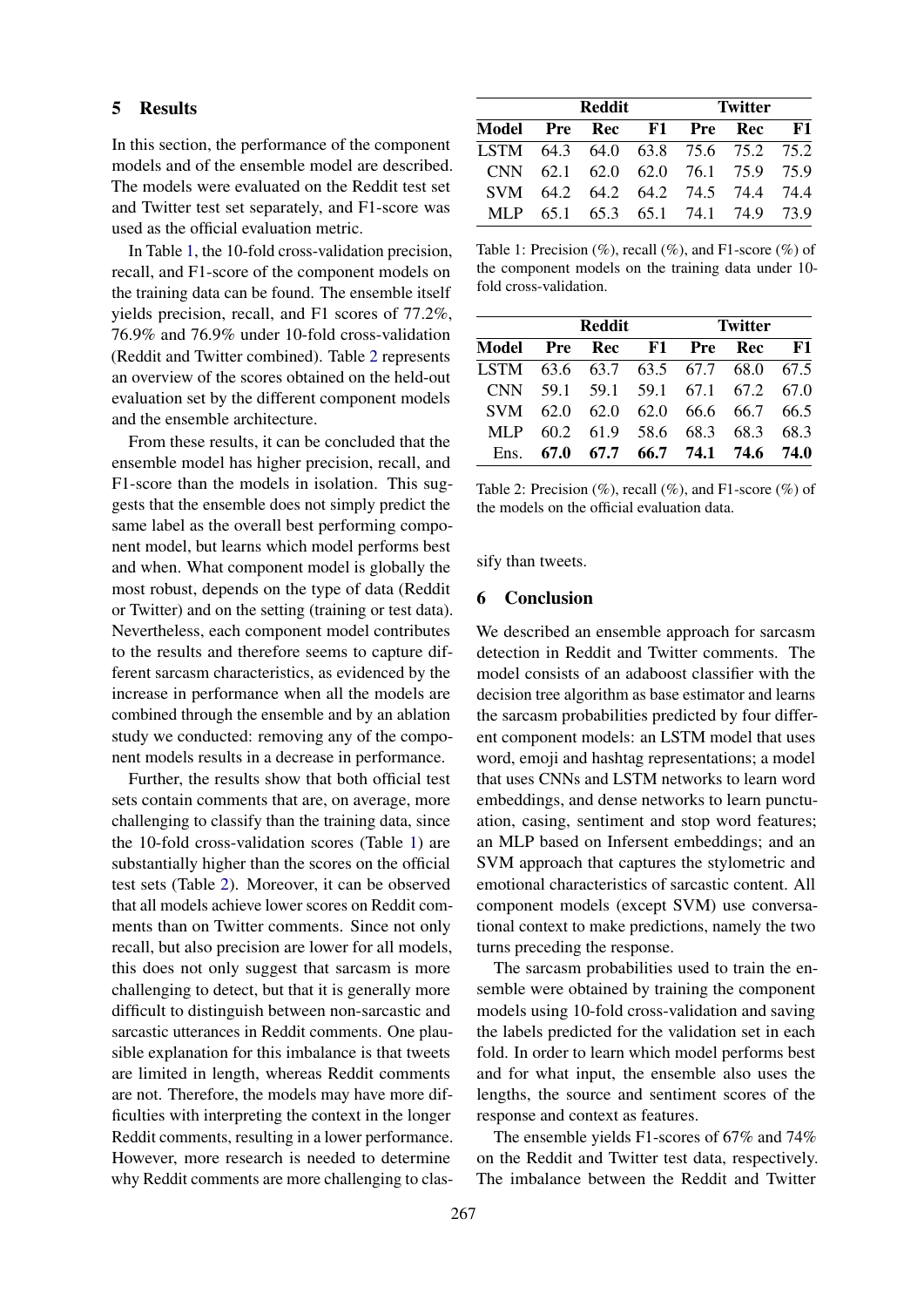scores is consistent in all component models, suggesting that the Reddit data is inherently more challenging to classify. However, more research on why this is the case is needed. Future work may also include experimenting with other component models to improve the overall performance of the ensemble.

### Acknowledgments

This research received funding from the Flemish Government (AI Research Program).

### References

- <span id="page-4-15"></span>Ilia Markov et al. 2020. Exploring stylometric and emotion-based features for multilingual crossdomain hate speech detection (in preparation).
- <span id="page-4-6"></span>Silvio Amir, Byron C. Wallace, Hao Lyu, and Paula Carvalho Mario J. Silva. 2016. [Modelling context](https://doi.org/10.18653/v1/K16-1017) [with user embeddings for sarcasm detection in social](https://doi.org/10.18653/v1/K16-1017) [media.](https://doi.org/10.18653/v1/K16-1017) In *Proceedings of The 20th SIGNLL Conference on Computational Natural Language Learning*, pages 167–177, Berlin, Germany. Association for Computational Linguistics.
- <span id="page-4-11"></span>Steven Bird, Ewan Klein, and Edward Loper. 2009. *Natural Language Processing with Python*. O'Reilly Media Inc.
- <span id="page-4-16"></span>Alexis Conneau, Douwe Kiela, Holger Schwenk, Loïc Barrault, and Antoine Bordes. 2017. [Supervised](https://www.aclweb.org/anthology/D17-1070) [learning of universal sentence representations from](https://www.aclweb.org/anthology/D17-1070) [natural language inference data.](https://www.aclweb.org/anthology/D17-1070) In *Proceedings of the 2017 Conference on Empirical Methods in Natural Language Processing*, pages 670–680, Copenhagen, Denmark. Association for Computational Linguistics.
- <span id="page-4-9"></span>Ben Eisner, Tim Rocktäschel, Isabelle Augenstein, Matko Bošnjak, and Sebastian Riedel. 2016. [Emoji2vec: Learning emoji representations from](https://doi.org/10.18653/v1/W16-6208) [their description.](https://doi.org/10.18653/v1/W16-6208) In *Proceedings of The Fourth International Workshop on Natural Language Processing for Social Media*, pages 48–54, Austin, Texas, USA. Association for Computational Linguistics.
- <span id="page-4-5"></span>Aniruddha Ghosh and Tony Veale. 2016. [Fracking](https://doi.org/10.18653/v1/W16-0425) [sarcasm using neural network.](https://doi.org/10.18653/v1/W16-0425) In *Proceedings of the 7th Workshop on Computational Approaches to Subjectivity, Sentiment and Social Media Analysis*, pages 161–169, San Diego, California. Association for Computational Linguistics.
- <span id="page-4-0"></span>Debanjan Ghosh, Alexander R. Fabbri, and Smaranda Muresan. 2018. [Sarcasm analysis using conversa](https://doi.org/10.1162/coli_a_00336)[tion context.](https://doi.org/10.1162/coli_a_00336) *Computational Linguistics*, 44(4):755– 792.
- <span id="page-4-2"></span>Roberto González-Ibáñez, Smaranda Muresan, and Nina Wacholder. 2011. [Identifying sarcasm in Twit](https://www.aclweb.org/anthology/P11-2102)[ter: A closer look.](https://www.aclweb.org/anthology/P11-2102) In *Proceedings of the 49th Annual Meeting of the Association for Computational Linguistics: Human Language Technologies*, pages 581–586, Portland, Oregon, USA. Association for Computational Linguistics.
- <span id="page-4-10"></span>Hongyan Jing, Daniel Lopresti, and Chilin Shih. 2003. [Summarization of noisy documents: A pilot study.](https://www.aclweb.org/anthology/W03-0504) In *Proceedings of the HLT-NAACL 03 Text Summarization Workshop*, pages 25–32.
- <span id="page-4-4"></span>Aditya Joshi, Pushpak Bhattacharyya, Mark Carman, Jaya Saraswati, and Rajita Shukla. 2016. [How do](https://doi.org/10.18653/v1/W16-2111) [cultural differences impact the quality of sarcasm](https://doi.org/10.18653/v1/W16-2111) [annotation?: A case study of Indian annotators and](https://doi.org/10.18653/v1/W16-2111) [American text.](https://doi.org/10.18653/v1/W16-2111) In *Proceedings of the 10th SIGHUM Workshop on Language Technology for Cultural Heritage, Social Sciences, and Humanities (LaTeCH) 2016*, pages 95–99, Berlin, Germany. Association for Computational Linguistics.
- <span id="page-4-1"></span>Aditya Joshi, Pushpak Bhattacharyya, and Mark J. Carman. 2017. [Automatic sarcasm detection: A survey.](https://doi.org/10.1145/3124420) *ACM Computing Surveys*, 50(5):73.
- <span id="page-4-7"></span>Mikhail Khodak, Nikunj Saunshi, and Kiran Vodrahalli. 2018. [A large self-annotated corpus for sar](https://www.aclweb.org/anthology/L18-1102)[casm.](https://www.aclweb.org/anthology/L18-1102) In *Proceedings of the Eleventh International Conference on Language Resources and Evaluation (LREC 2018)*, Miyazaki, Japan. European Language Resources Association (ELRA).
- <span id="page-4-14"></span>Saif Mohammad and Peter Turney. 2013. [Crowdsourc](https://doi.org/10.1111/j.1467-8640.2012.00460.x)[ing a word-emotion association lexicon.](https://doi.org/10.1111/j.1467-8640.2012.00460.x) *Computational Intelligence*, 29:436–465.
- <span id="page-4-12"></span>Fabian Pedregosa, Gaël Varoquaux, Alexandre Gramfort, Vincent Michel, Bertrand Thirion, Olivier Grisel, Mathieu Blondel, Peter Prettenhofer, Ron Weiss, Vincent Dubourg, Jake Vanderplas, Alexandre Passos, David Cournapeau, Matthieu Brucher, Matthieu Perrot, and Édouard Duchesnay. 2011. [Scikit-learn: Machine learning in Python.](https://www.aclweb.org/anthology/L18-1102) *Journal of Machine Learning Research*, 12(0):2825–2830.
- <span id="page-4-8"></span>Jeffrey Pennington, Richard Socher, and Christopher D. Manning. 2014. [GloVe: Global vectors](https://doi.org/10.3115/v1/D14-1162) [for word representations.](https://doi.org/10.3115/v1/D14-1162) In *Proceedings of the 2014 Conference on Empirical Methods in Natural Language Processing (EMNLP)*, pages 1532–1543, Doha, Qatar. Association for Computational Linguistics.
- <span id="page-4-13"></span>Peng Qi, Timothy Dozat, Yuhao Zhang, and Christopher Manning. 2018. [Universal dependency parsing](https://doi.org/10.18653/v1/K18-2016) [from scratch.](https://doi.org/10.18653/v1/K18-2016) In *Proceedings of the CoNLL 2018 Shared Task: Multilingual Parsing from Raw Text to Universal Dependencies*, pages 160–170, Brussels, Belgium. Association for Computational Linguistics.
- <span id="page-4-3"></span>Ellen Riloff, Ashequl Qadir, Prafulla Surve, Lalindra De Silva, Nathan Gilbert, and Ruihong Huang.